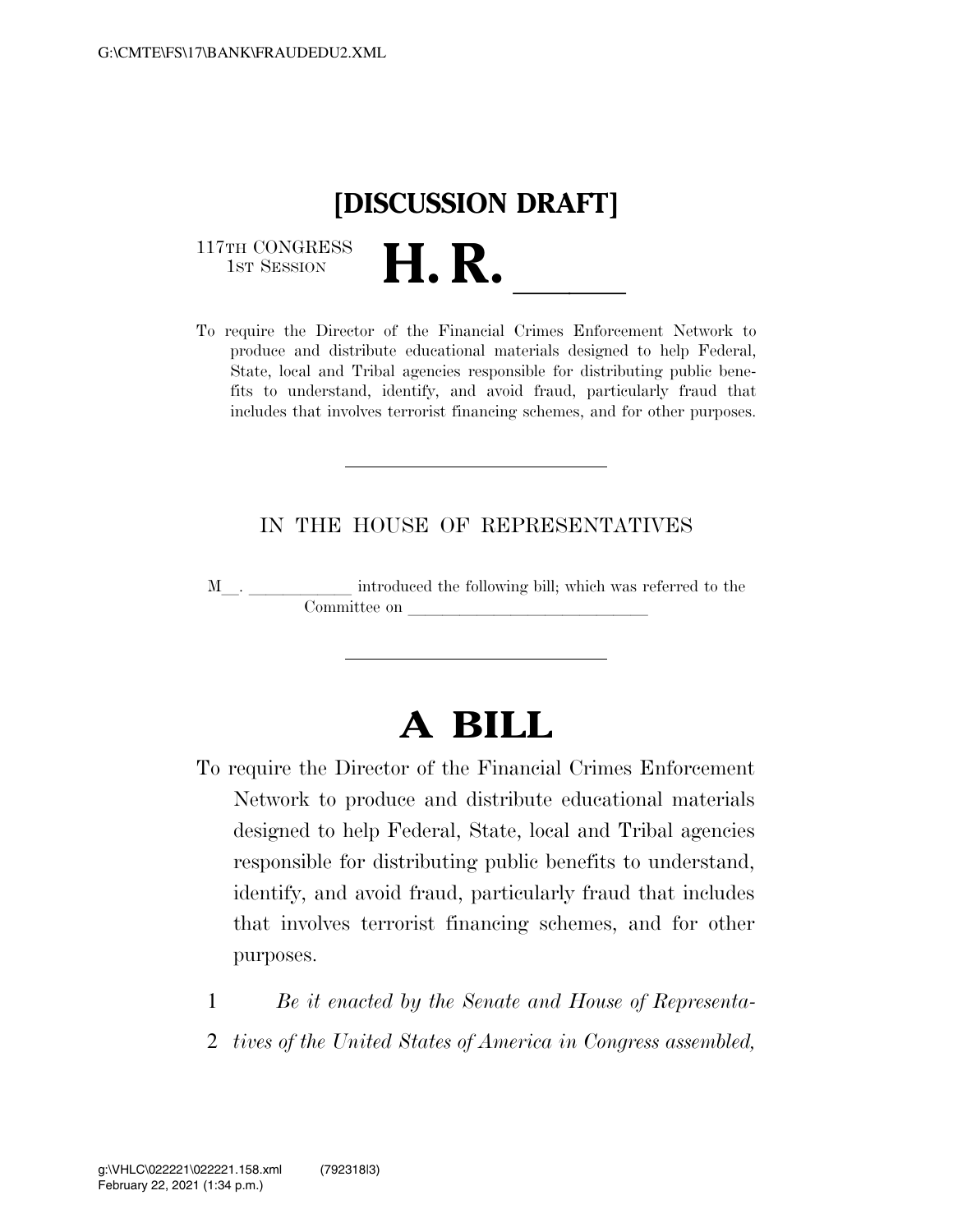$\mathfrak{D}$ 

#### **SECTION 1. SHORT TITLE.**

 This Act may be cited as the ''Fraud and Terrorism Education Act''.

#### **SEC. 2. FINDINGS.**

The Congress finds the following:

 (1) Terrorists, including domestic extremists, use a variety of avenues to finance radicalization, re-cruitment, training, and operations.

 (2) A report issued by the Royal United Serv- ices Institute for Defense and Security Studies (RUSI) in January 2021 confirmed that fraud is used by extremist actors as an avenue for financing radicalization, recruitment, training, and operations.

 (3) There are many types of fraud used by bad actors to finance activities. For example, public ben- efits fraud is common and may be used by bad ac- tors. The State of Washington lost \$600 million to fraudulent unemployment claims in the spring of 2020 and there are cases of foreign-inspired ter- rorism supporters using benefits fraud to finance ac-21 tivities.

 (4) If States better understand the use of fraud in national security or terrorism cases, learn how to recognize potential incidents tied to terrorism, and know where to swiftly report such fraud, it may be possible for the appropriate authorities to respond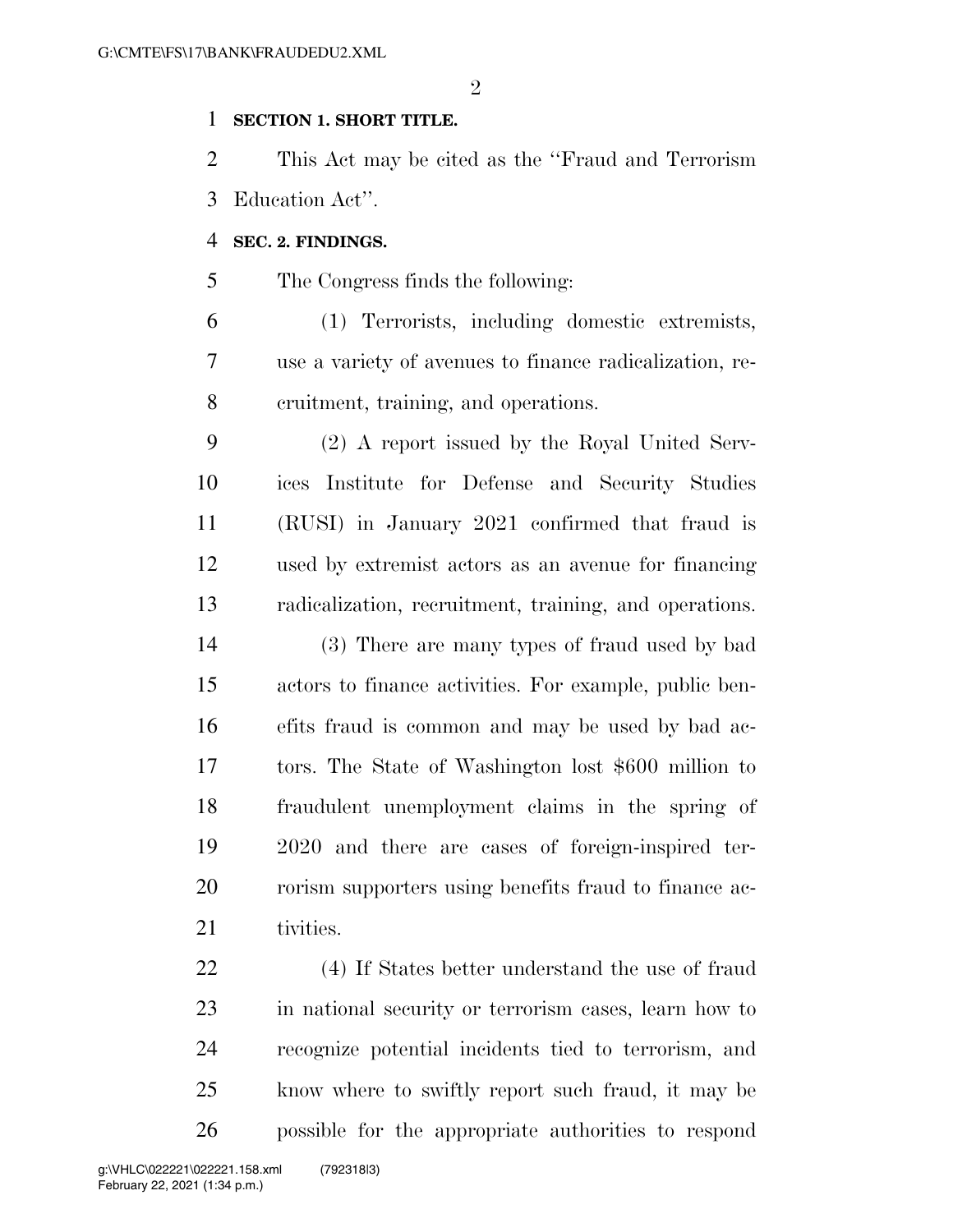more quickly and to prevent domestic terrorism and extremism.

#### **SEC. 3. EDUCATIONAL MATERIALS.**

 (a) IN GENERAL.—Not later than 1 year after the date of the enactment of this section, the Director of the Financial Crimes Enforcement Network (in this section referred to as the ''Director'') shall produce educational materials designed to help Federal, State, local and Tribal agencies responsible for distributing public benefits to— (1) better understanding the national-security

implications of some fraud cases; and

 (2) identify and avoid fraud, particularly fraud that involves terrorist financing schemes.

 (b) CONTENTS OF EDUCATIONAL MATERIALS.—The educational materials produced by the Director pursuant to subsection (a) shall include information about—

 (1) the ways in which terrorists, including do- mestic extremists, use fraud to finance their activi- ties, including radicalization, recruitment, training, and operations;

 (2) how to identify terrorist financing vulnerabilities in public benefits programs;

 (3) tools, techniques, and red flags that can help identify fraud cases with a national security